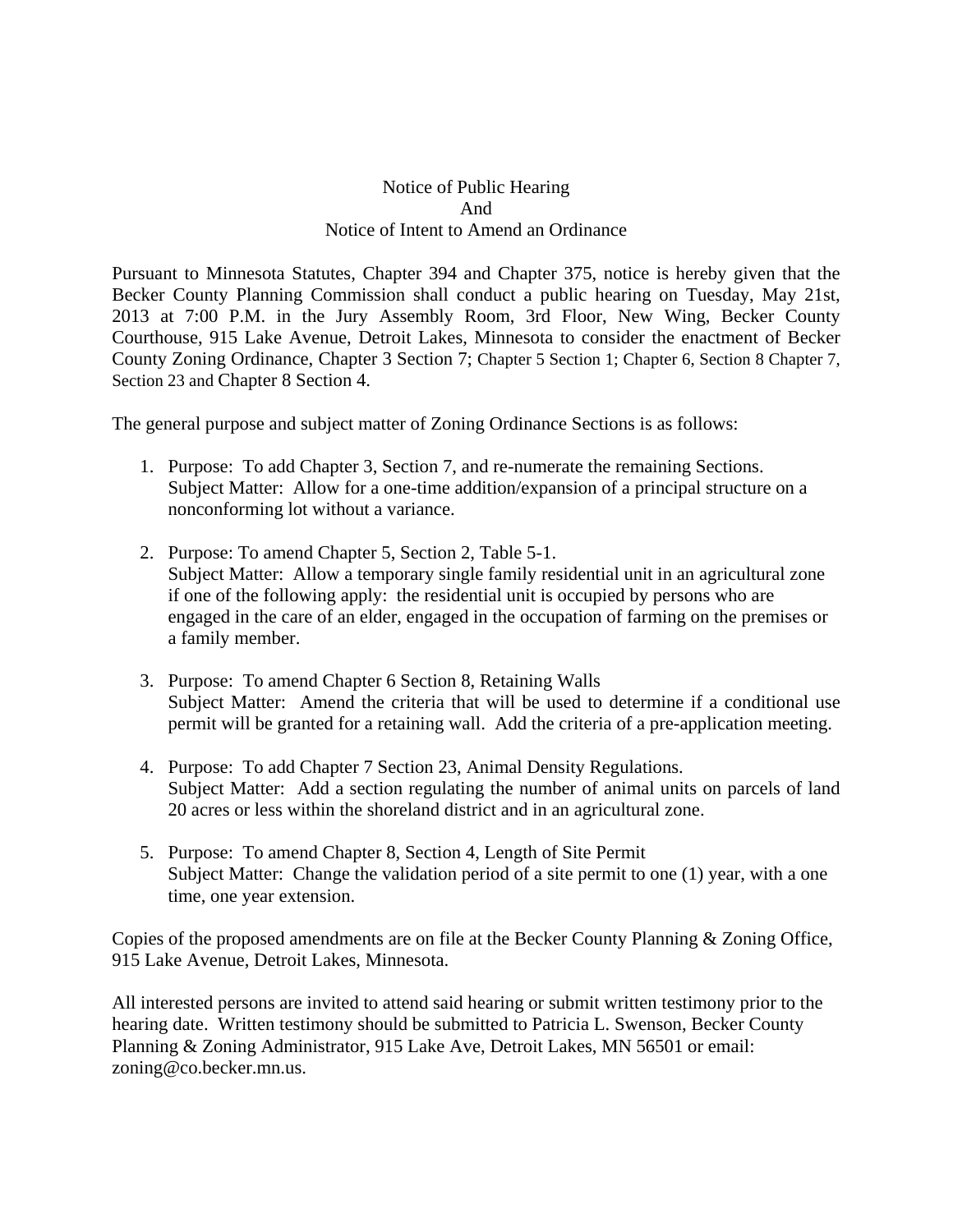## **CHAPTER 3 NONCONFORMITIES**

| Section 1  |                                                                       |  |
|------------|-----------------------------------------------------------------------|--|
| Section 2  |                                                                       |  |
| Section 3  |                                                                       |  |
| Section 4  |                                                                       |  |
| Section 5  |                                                                       |  |
| Section 6  |                                                                       |  |
| Section 7  |                                                                       |  |
| Section 8  |                                                                       |  |
| Section 9  |                                                                       |  |
| Section 10 | Mitigation Requirements for Nonconforming Lots in Shoreland Areas  15 |  |

## **Section 1 Non-Conforming Structures and Uses Allowed to Continue**

Non-conforming uses and non-conforming structures are uses and structures lawfully in existence prior to the adoption of this Ordinance that do not meet the requirements of this Ordinance for the zoning district in which they are located. Non-conforming uses and structures shall be allowed to continue if they comply with the provisions in this Chapter.

- A. **Exemption.** Structures found to be non-conforming only because of height, yard or area requirements shall be exempt from the provisions of this Chapter.
- B. **Conformity encouraged.** All non-conforming uses and non-conforming structures are encouraged to convert to conformity whenever possible.
- C. **Change of title no effect.** Change of title or change of right to possession shall not affect the allowed continuation of a non-conforming use.

## **Section 2 Discontinuance**

- A. **Non-conforming use.** If a non-conforming use of any building or premises is discontinued or its normal operation stopped for one (1) year, the use shall thereafter conform to the regulations of the district in which it is located.
- B. **Non-conforming sign.** If the use of a non-conforming advertising sign structure is discontinued or its normal operation stopped for six (6) months, the structure shall be moved by the owner or lessor.

## **Section 3 Change of Use**

If no structural alterations are made, a non-conforming use of a building may be changed to another nonconforming use of the same or more restricted classification. The foregoing provisions also shall apply to non-conforming uses in districts hereafter changed. Whenever a non-conforming use has been changed to a more restricted use or to a conforming use, such use shall not later be changed to a less restricted use.

## **Section 4 Residential Alterations**

Alterations may be made to a residential building containing non-conforming residential units if they will improve the livability of the units and if they do not increase the number of dwelling units in the building.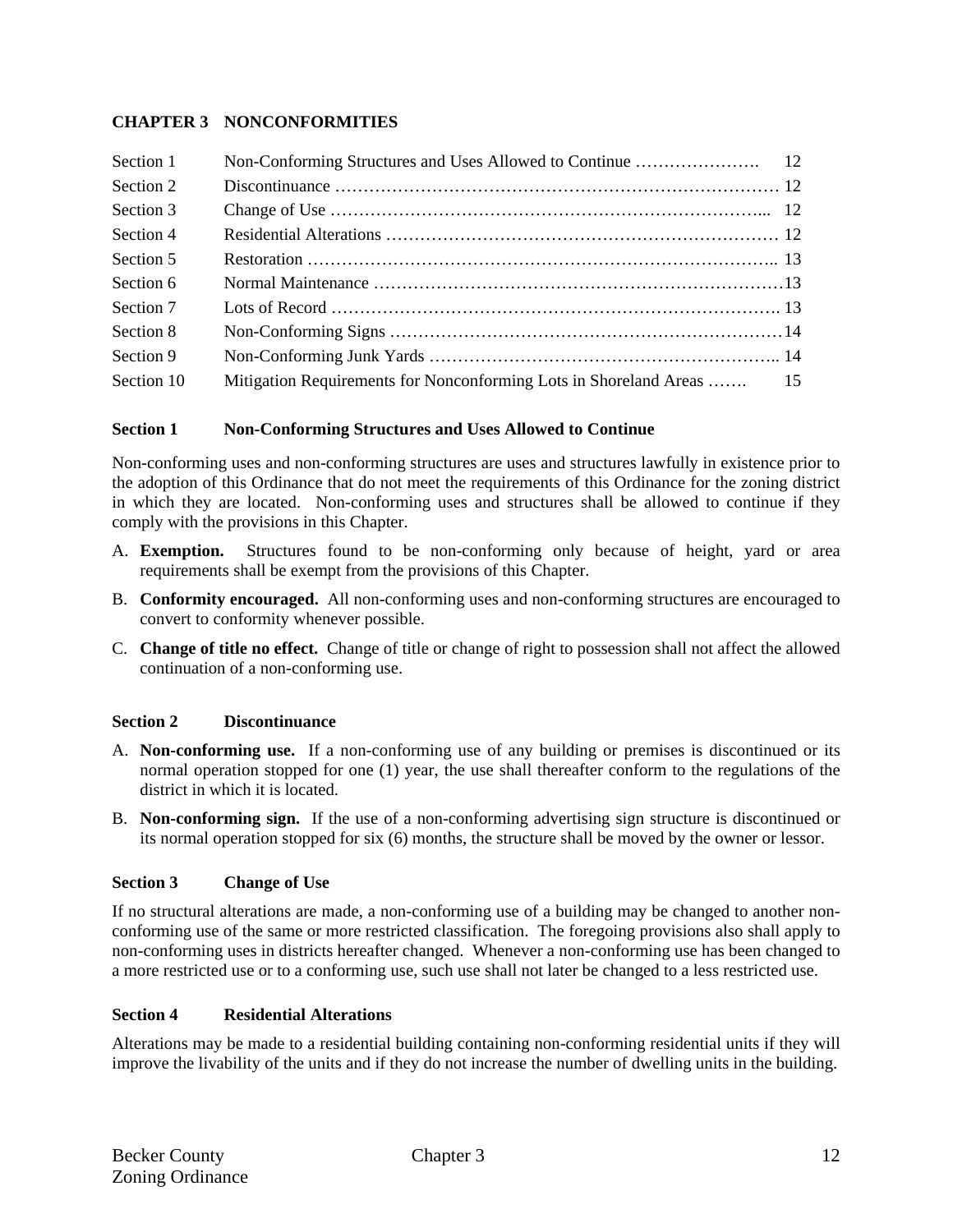### **Section 5 Restoration**

No building that has been damaged by fire, explosion, act of God or the public enemy to the extent of more than fifty percent (50%) of its market value shall be restored except in conformity with this Ordinance.

## **Section 6 Normal Maintenance**

Routine upkeep of a structure that does not involve the replacement of the main structural frame or walls, or changes in exterior dimensions of a structure is permitted. Routine upkeep includes, but is not limited to: work performed on the interior of the structure; painting; replacement of siding, windows, doors, soffit, facia, shingles, additional doors or windows; new floorboards to decks. Under no conditions shall repairs and maintenance constitute replacement of the main structural frame, walls, or changes in the exterior dimensions. Removal of the structure or any part of a structure, and rebuilding on an existing slab or foundation constitutes new construction. Replacement of an existing slab, foundation, or floor constitutes new construction, whether done by removal or raising of the structure

### **Section 7 Additions/expansions of a principal structure on a nonconforming lot may be allowed one time without a variance provided all of the following criteria will be met. However, the Zoning administrator may refer to the Board of Adjustment for variance consideration any application presenting extraordinary circumstances.**

- 1. The property does not have a previously approved variance and there have been no prior additions to the existing structure.
- 2. The addition/expansion will not decrease the setback of the existing structure from the ordinary high water level,
- 3. The addition/expansion will not exceed fifty (50) percent of the total living area of the existing structure and the completed structure cannot be larger than 1500 square feet in lot area coverage.
- 4. The existing structure may be expanded vertically, but limited to twenty-four (24) feet total structure height and limited to 1500 square feet in total structure living space and no increase in the lot area coverage.
- 5. The existing structure must be located outside the shore impact zone,
- 6. The completed project is subject to the protection zone criteria specified in Chapter 6, Section 10, Paragraph E,
- 7. Impervious surface coverage of the parcel or lot shall not exceed 25 percent.
- 8. The existing structure and proposed addition/expansion must meet all other setback distance requirements of this Ordinance.

## **Section 7 8 Lots of Record**

A lot that was a buildable lot before the enactment of this ordinance is a lot of record. A lot of record is a buildable lot though it does not meet the requirements of this Ordinance but is subject to the requirements in paragraphs A through C, immediately below. The use of a lot of record shall conform to the requirements of this Ordinance.

A. **Side yards.** Side yard requirements on a lot of record shall conform as nearly as possible to the requirements of this Ordinance. If compliance is not possible the side yard shall not be less than five (5) feet or ten percent (10%) of the lot width at the building line whichever is larger. The eave of the structure cannot encroach more than two (2) feet toward the side property line.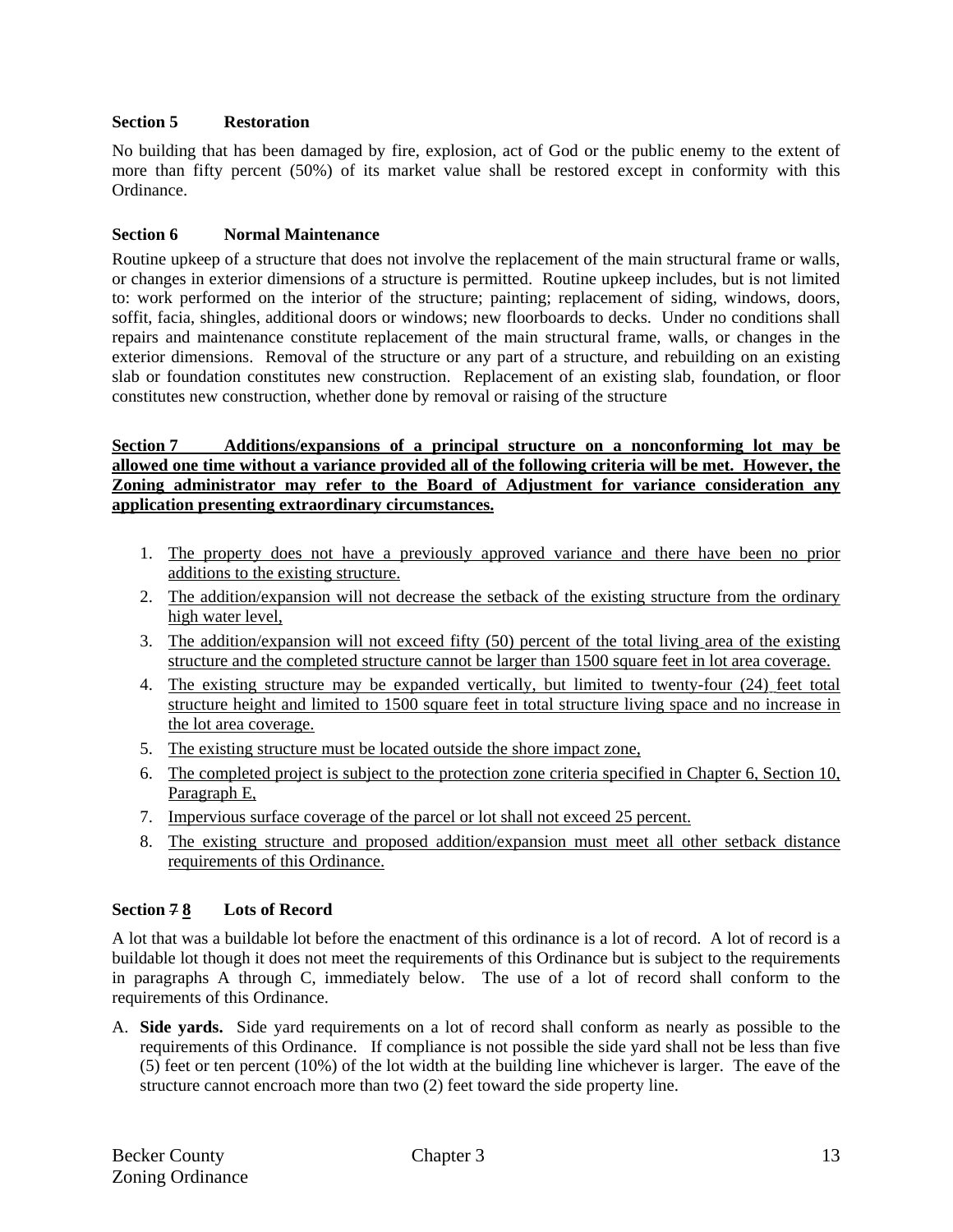- B. **Setback averaging.** Setback averaging is the horizontal distance of a proposed structure obtained by adding the horizontal distance, as measured from the ordinary high water mark of the lake, of the like structures on the adjacent lots and dividing that sum by two (2).
	- 1. If structures exist on the adjoining lots on both sides of a proposed building site, the required setbacks shall be that of the average horizontal distance of the like structures plus twenty (20) feet, not to exceed the required lake setback. (Example: deck to deck, house to house)
	- 2. If a building on one side of a lot does not comply with the setback requirements of this ordinance and if the lot on the other side is vacant, or if the structure exceeds the required setback, the setback for the lot shall be equal to one half  $(1/2)$  the sum of the horizontal distance as measured from the ordinary high water mark of the lake to the like structure and the setback required by this ordinance plus twenty (20) feet, not to exceed the required lake setback
	- 3. Notwithstanding the above, a building site shall not be located in whole or in part within a shore impact zone or a bluff impact zone.
	- 4. Whenever the setback averaging method is allowed to establish a lakeside structure setback and the property is a substandard size property**,** as provided for in subsections B1 and B 2, above, the deficiency area between the setback determined by the setback averaging and the setback required by this Ordinance must be mitigated by the installation of a shoreline vegetative buffer. The criteria and provisions for the shoreline vegetative buffer contained in Chapter 3, Section 10, Mitigation Requirements for Nonconformities in Shoreland Areas, are applicable.
	- 5. If a dwelling unit is used for the lakeshore averaging, the dwelling must be of average livable condition.
	- 4. Adjacent like structures used for the setback averaging must be located within the width and area of a standard lot size.



- C. **In shoreland areas.** In shoreland areas, the lot shall be in separate ownership from contiguous lands and all sanitary and dimensional requirements of the Ordinance are complied with insofar as practical.
	- 1. **Same ownership requires combination of lots.** If, in a group of two or more contiguous lots under the same ownership, any individual lot that is not a buildable lot shall not be considered as a separate parcel of land for the purposes of sale or development, the lot shall be combined with the one or more contiguous lots so they equal one or more parcels of land, each meeting the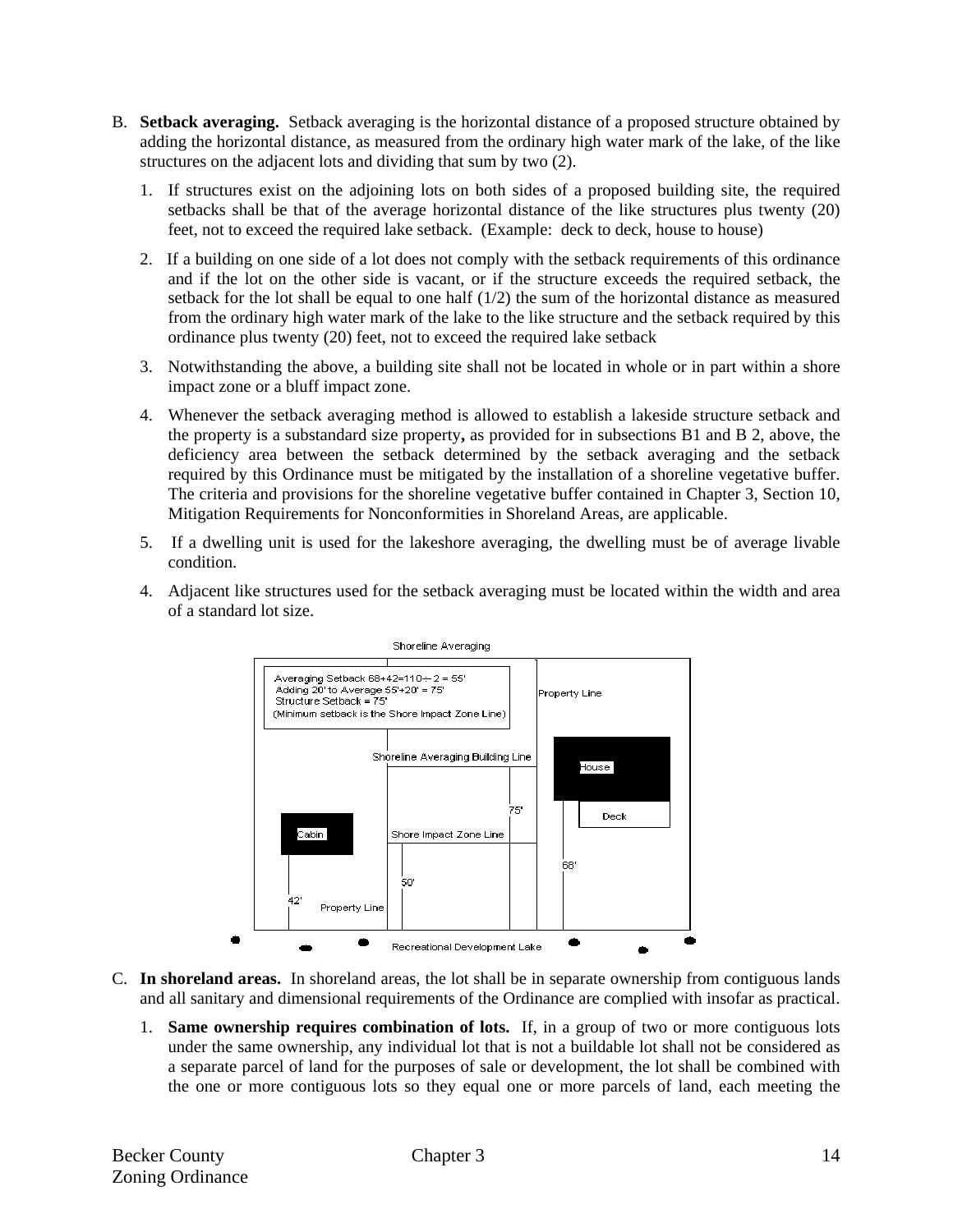requirements for building. When adjacent substandard parcels are in the same ownership, they shall be joined into one parcel and shall no longer be allowed as individual building sites.

## **Section 8 9 Non-Conforming Signs**

- A. **Continuation of non-conforming signs.** Business signs on the premises of a non-conforming building or use may be continued, but shall not be increased in number, area, height or illumination.
- B. **New signs may be allowed.** New signs may be erected only upon the complete removal of all other signs existing on the effective date of this Ordinance. These signs may be illuminated, but no flashing, rotating or moving signs shall be permitted.
- C. **Change requires compliance.** No sign erected before the passage of this Ordinance shall be rebuilt, altered or moved to a new location without being brought into compliance with the requirements of this Ordinance.

## **Section 9 10 Non-Conforming Junk Yards**

- A. **Discontinuance required; Exception.** No junk yard may continue as a non-conforming use after the effective date of this Ordinance, except that a junk yard may continue as a non-conforming use in the General Agriculture (GA), Commercial (C) or Industry District (I), if it is completely enclosed within a building, fence, screen planting or other device that completely screens the operations of the junk yard.
- B. **Screening requirements.** Screening required in paragraph A, immediately above, shall meet the following provisions:
	- 1. **Approval.** Plans for the screening device shall be approved by the County Planning Commission and the Board of County Commissioners before it is erected or put into place.
	- 2. **Conditional use.** Upon installation of such approved plans and device, the junk yard shall be considered a legal conditional use and shall be subject to conditions, reviews and all procedures in Chapter 8 Section 10, for conditional use permits.

### **Section 10 11 Mitigation Requirements for Nonconformities in Shoreland Areas**

This Section establishes procedures for the placement of structures on nonconforming lots that do not meet the minimum lot size standards in Chapter 5, Section 2. The development or redevelopment of nonconforming lots, including but not limited to nonconforming setback regulations, shall require mitigation actions such as restoring shoreline vegetative buffers, reestablishing shoreline berms, management of roof drainage on-site, using porous paver systems and removal of impervious surface in the shore impact zone.

- A. **Development worksheet required.** On forms supplied by the Zoning Administrator, applications for the placement of structures or other impervious surfaces on nonconforming lots in shoreland areas shall include a completed development worksheet calculating the number of mitigation units required as specified in subsection B, below. The application shall also include the applicant's planned mitigation actions meeting the requirements in subsection C, below.
- B. **Calculation of mitigation requirement units.** The calculation of required mitigation units shall be based on the following provisions.
	- 1. **Nonconforming lake setback.** The minimum requirement that must be met for structure setbacks from lake shoreline is determined by a stringline measurement or the most restrictive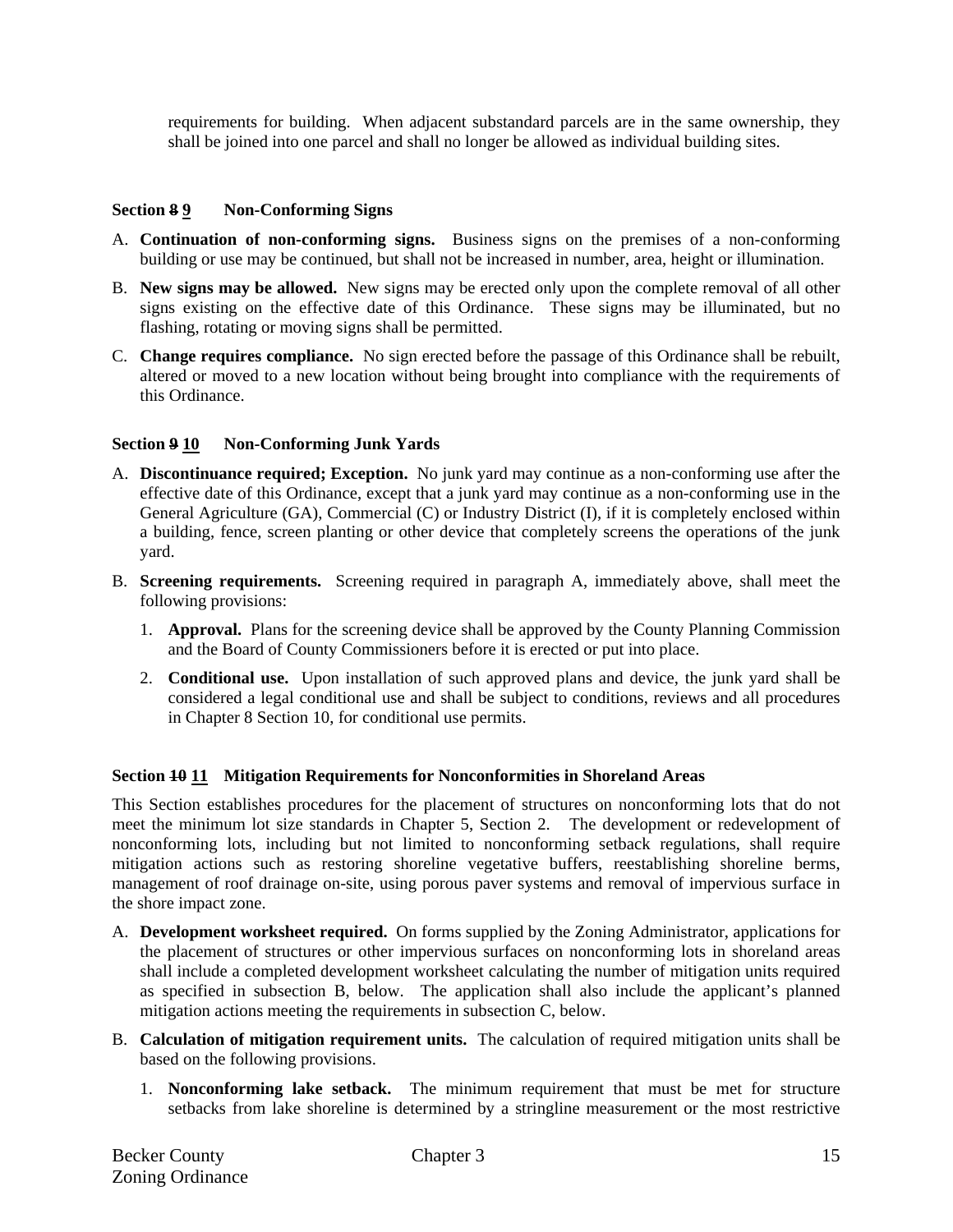adjacent property building setback. The structure setback applies to all structures, including but not limited to: decks, patios, landings, and stairs. In all cases, structures must be outside the shore impact zone. Setback deficiency from the minimum setback is allowed with offsetting mitigation. Each foot of setback deficiency represents one (1) mitigation requirement unit.

- 2. **Nonconforming impervious surface.** Impervious surface is not allowed to exceed twenty-five percent (25%) coverage. Impervious surfaces include, but are not limited to: streets, roofs, sidewalks, driveways, parking lots, and similar facilities and areas covered with gravel, concrete, bituminous, compacted sand, lime rock, clay or other surfaces that substantially reduce or prevent the infiltration of water. Surface coverage between fifteen percent (15%) and twenty-five percent (25%) is allowed with offsetting mitigation. Each percentage point of impervious surface greater than fifteen percent (15%) represents five (5) mitigation requirement units.
	- a. **Pervious decks.** Decks shall be considered pervious if all of the following conditions are met:
		- (1) Maximum material (board) width is eight inches (8");
		- (2) Minimum spacing between material (boards) is one-quarter inch (1/4"); and
		- (3) The area under the deck is pervious material.

Decks not meeting these requirements shall be considered as impervious.

- 3. **Nonconformities within the shore impact zone.** Structures and other impervious surfaces are not allowed in the shore impact zone, with the exception of landings, stairs and other uses meeting the requirements of Chapter 6, Sections 3 and 4, and limited to a total of thirty-two (32) square feet. Existing structures and existing impervious surfaces may be removed and mitigation credits are allowed for shore impact zone removals.
- C. **Options for meeting mitigation requirements.** The following options are available to the applicant in order to satisfy the required mitigation units for nonconformities in shoreland areas.
	- 1. **Mitigation options for nonconforming lake setback.** Deficiencies in lake setback requirements must be mitigated by the following options:
		- a. **Increasing structure setback from the lake.** One (1) mitigation unit credit is allowed for each one foot (1') closer structures are located to the standard setback line.
		- b. **Approved vegetative buffer.** Establishing an approved vegetative buffer adjacent to the ordinary high water level and parallel to the shoreline is a mitigation option for deficiencies in lake setbacks. The minimum vegetative buffer required to earn mitigation units is a twenty feet (20') linear by fifteen feet (15') deep buffer. Ten (10) mitigation unit credits are allowed for establishing the minimum vegetative buffer. An additional ten (10) mitigation unit credits is provided for each ten feet (10') linear by fifteen feet (15') deep shoreline buffer increment. An additional ten (10) mitigation unit credits are also allowed for each ten-foot (10') linear segment of the buffer that is expanded to twenty-five feet (25') deep.
		- c. **Removal of nonconformities in shore impact zone.** Five (5) mitigation unit credits are allowed for the removal of each fifty (50) square feet of structures or other impervious surfaces from the shore impact zone.
	- 2. **Mitigation options for nonconforming impervious surface.** Nonconforming impervious surface deficiencies must be mitigated by the following options:
		- a. **Reduction of impervious surface.** Reducing impervious surface that exceeds the fifteen percent (15%) threshold in subsection B.2, above.Five (5) mitigation unit credits are allowed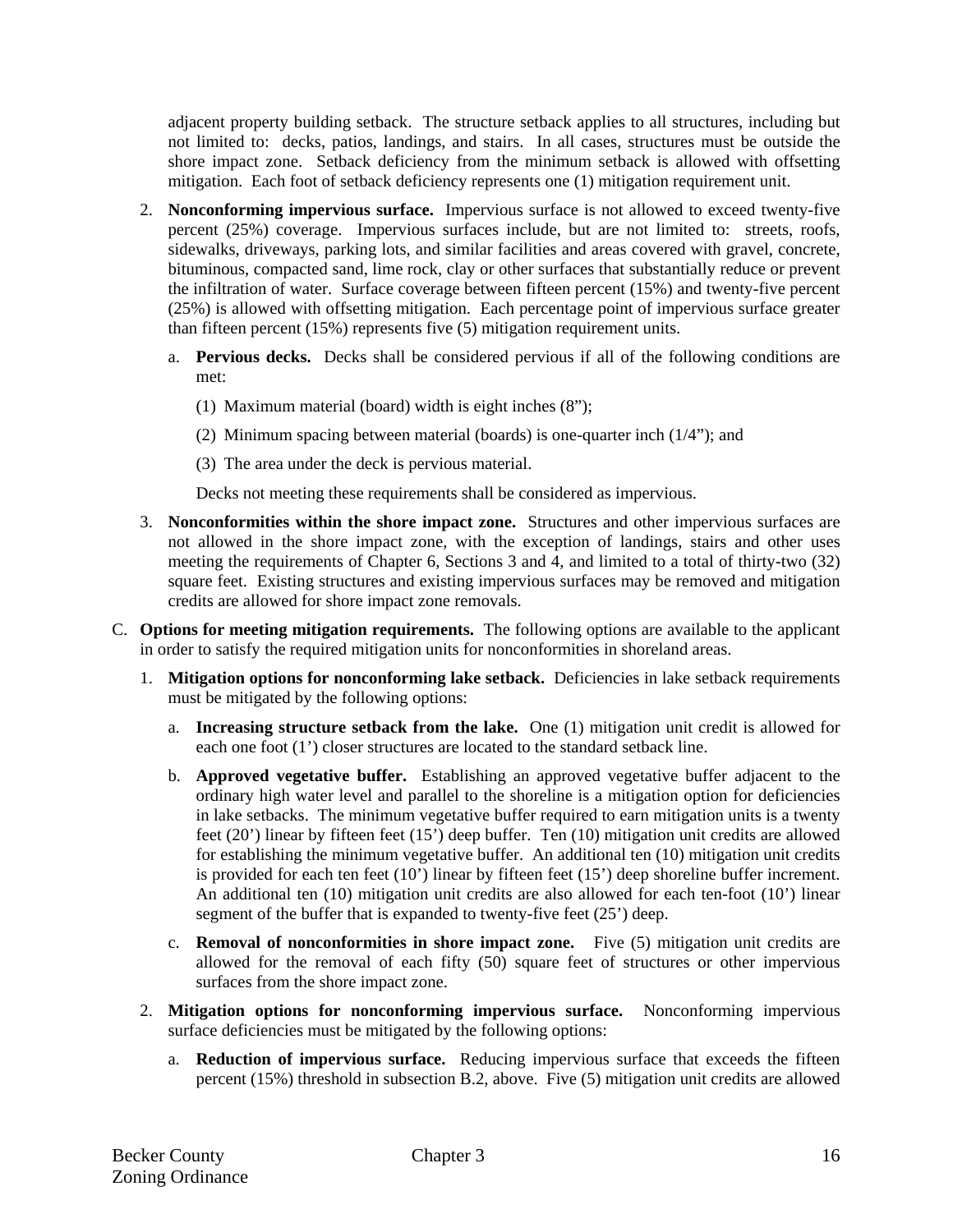for each percentage point reduction between twenty-five percent (25%) and fifteen percent (15%).

- b. **On-site stormwater management.** Divert water runoff from structures or other impervious surfaces to an approved stormwater management system. Ten (10) mitigation unit credits are allowed for each three hundred and fifty (350) square feet of surface area from which runoff will be contained on the property through discharge to the stormwater system.
- c. **Shoreline protection berm.** Establish a berm not less than twelve inches (12") above grade and parallel to the shoreline to contain or control stormwater runoff. Ten (10) mitigation unit credits are allowed for each twenty-five feet (25') of protected shoreline. This mitigation option is only available to properties with less than eight percent (8%) grade to the lake.
- d. **Removal of nonconformities in shore impact zone.** Five (5) mitigation unit credits are allowed for the removal of each fifty (50) square feet of structures or other impervious surfaces from the shore impact zone.
- D. **Approval of site plan and storm water plan required.** The applicant's planned mitigation activities meeting the requirements of this Section shall be documented by a site plan and storm water plan approved by the Zoning Administrator and filed with the approved development permit.
- E. **Installation and maintenance required.** The mitigation activities satisfying the requirements of this Section that are approved as part of a development permit shall be installed and maintained as a condition of occupancy. The property shall be subject to inspection as necessary by the governing authority of Becker County.
- F. **Recorded on deed.** Mitigation requirements approved under this Section shall be recorded with the deed of the permitted property and shall remain with the property deed through subsequent ownerships.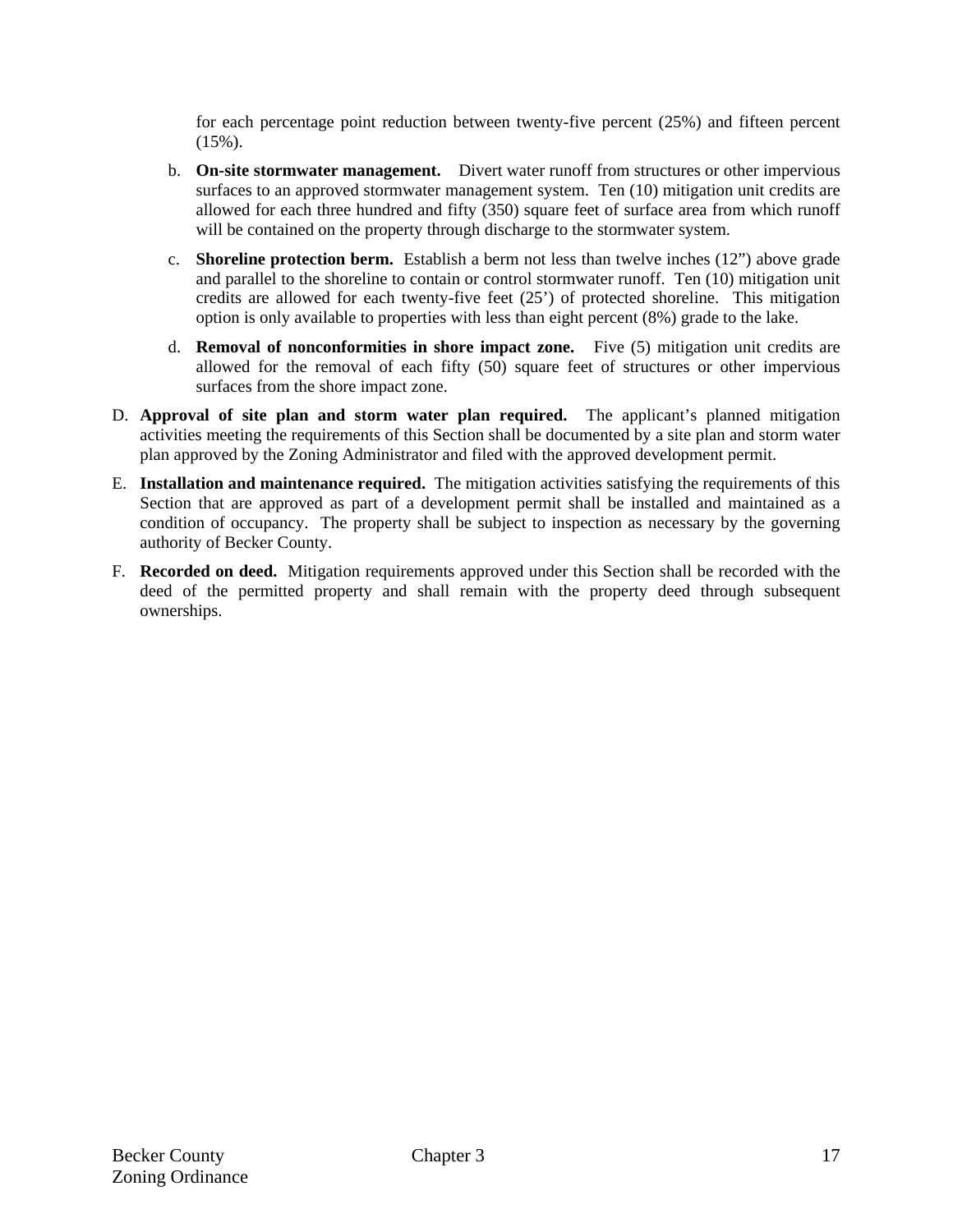|                                            | Table 5-1<br><b>Land Use Districts</b> |                                    |                                      |                                    |                            |                                                   |                                    |                                              |                                    |                                                    |                    |                                    |                                                          |                           |                                    |                     |                                                          |
|--------------------------------------------|----------------------------------------|------------------------------------|--------------------------------------|------------------------------------|----------------------------|---------------------------------------------------|------------------------------------|----------------------------------------------|------------------------------------|----------------------------------------------------|--------------------|------------------------------------|----------------------------------------------------------|---------------------------|------------------------------------|---------------------|----------------------------------------------------------|
|                                            | <b>General</b>                         | <b>Agriculture</b>                 | <b>Special</b><br><b>Protection</b>  |                                    | <b>Residential</b>         |                                                   |                                    | High<br><b>Density</b><br><b>Residential</b> |                                    | <b>Water Oriented</b><br><b>Commercial</b>         |                    |                                    | <b>Commercial</b>                                        |                           |                                    | <b>Indust</b><br>ry |                                                          |
| <b>Use Type</b>                            | All<br><b>Lakes</b><br><b>Rivers</b>   | <b>Non</b><br><b>Shore</b><br>land | All<br><b>Lakes</b><br><b>Rivers</b> | <b>Non</b><br><b>Shore</b><br>land | GD &<br><b>RD</b><br>Lakes | <b>NE</b><br>Lakes<br>$\pmb{\&}$<br><b>Rivers</b> | <b>Non</b><br><b>Shore</b><br>land | All<br><b>Lakes</b><br><b>Rivers</b>         | <b>Non</b><br><b>Shore</b><br>land | GD &<br><b>RD</b><br><b>Lakes</b><br><b>Rivers</b> | <b>NE</b><br>Lakes | <b>Non</b><br><b>Shore</b><br>land | GD $\&$<br>$\mathbf{R}$<br><b>Lakes</b><br><b>Rivers</b> | <b>NE</b><br><b>Lakes</b> | <b>Non</b><br><b>Shore</b><br>land | <b>Mfg</b>          | Ad<br>m.<br>$\boldsymbol{\&}$<br>W<br>hs<br>$\mathbf{g}$ |
| A. Agricultural Uses                       |                                        |                                    |                                      |                                    |                            |                                                   |                                    |                                              |                                    |                                                    |                    |                                    |                                                          |                           |                                    |                     |                                                          |
| Agricultural building                      | $\, {\bf P}$                           | ${\bf P}$                          | ${\bf P}$                            | $\, {\bf P}$                       | $\mathbf C$                | $\mathsf C$                                       | ${\bf C}$                          |                                              |                                    |                                                    |                    |                                    |                                                          |                           |                                    |                     |                                                          |
| Cropland and pasture                       | $\, {\bf P}$                           | $\mathbf P$                        | ${\bf P}$                            | ${\bf P}$                          | $\overline{C}$             | $\mathbf C$                                       | $\mathbf C$                        |                                              |                                    |                                                    |                    |                                    |                                                          |                           |                                    |                     |                                                          |
| Feedlots, agricultural                     | $\, {\bf P}$                           | $\mathbf P$                        | ${\bf C}$                            | $\mathsf{C}$                       |                            |                                                   |                                    |                                              |                                    |                                                    |                    |                                    |                                                          |                           |                                    |                     |                                                          |
| Feedlots, commercial                       | $\mathsf C$                            | $\mathsf{C}$                       | $\mathsf C$                          | $\mathcal{C}$                      |                            |                                                   |                                    |                                              |                                    |                                                    |                    |                                    |                                                          |                           |                                    |                     |                                                          |
| Forestry                                   | $\, {\bf P}$                           | $\, {\bf P}$                       | $\mathbf{P}$                         | ${\bf P}$                          | $\, {\bf P}$               | $\mathbf{P}$                                      | $\mathbf{P}$                       |                                              |                                    | $\mathbf P$                                        | $\, {\bf P}$       |                                    | P                                                        | ${\bf P}$                 | $\mathbf{P}$                       |                     |                                                          |
| <b>B.</b> Residential Uses                 |                                        |                                    |                                      |                                    |                            |                                                   |                                    |                                              |                                    |                                                    |                    |                                    |                                                          |                           |                                    |                     |                                                          |
| Single-family residence- one<br>per lot    | $P*$                                   | $P^*$                              | $\mathbf C$                          | $\mathbf C$                        | ${\bf P}$                  | $\, {\bf P}$                                      | ${\bf P}$                          | $\, {\bf P}$                                 | ${\bf P}$                          |                                                    |                    |                                    |                                                          |                           |                                    |                     |                                                          |
| residential,<br>Duplex<br>twin<br>homes    |                                        |                                    |                                      |                                    | $\mathbf{P}$               | $N - NE$<br>P-Rivers                              | $\mathbf{P}$                       | $\mathbf{P}$                                 | P                                  |                                                    |                    |                                    |                                                          |                           |                                    |                     |                                                          |
| Home occupation $*1$                       | ${\bf C}$                              | $\mathsf{C}$                       |                                      |                                    | $\mathsf C$                | $\mathbf C$                                       | $\mathbf C$                        | $\mathbf C$                                  | $\mathcal{C}$                      |                                                    |                    |                                    |                                                          |                           |                                    |                     |                                                          |
| Group care facility                        | $\mathbf C$                            | $\mathsf{C}$                       |                                      |                                    | $\mathcal{C}$              | $\mathbf C$                                       | $\mathbf C$                        | $\mathbf C$                                  | $\mathcal{C}$                      |                                                    |                    |                                    |                                                          |                           |                                    |                     |                                                          |
| subdivision<br>Conservation<br>development | $\mathsf C$                            |                                    | $\mathcal{C}$                        |                                    | $\mathsf{C}$               | $\mathsf{C}$                                      |                                    | $\mathsf{C}$                                 | $\mathsf{C}$                       |                                                    |                    |                                    |                                                          |                           |                                    |                     |                                                          |
| <b>C.</b> Recreational Uses                |                                        |                                    |                                      |                                    |                            |                                                   |                                    |                                              |                                    |                                                    |                    |                                    |                                                          |                           |                                    |                     |                                                          |
| Parks and historic sites                   | $\mathsf{C}$                           | $\mathbf C$                        | ${\bf C}$                            | $\mathsf{C}$                       | $\mathbf C$                | $\mathbf C$                                       | $\mathbf C$                        | $\mathsf C$                                  | $\mathsf{C}$                       | $\mathsf{C}$                                       | $\mathbf C$        |                                    | $\mathbf C$                                              | ${\bf C}$                 | $\mathsf{C}$                       |                     |                                                          |

<sup>∗</sup> Temporary single family residential unit may be permitted in an agricultural zone if one of the following apply: The residential unit is occupied by persons who are engaged in the care of an elder, engaged in the occupation of farming on the premises or a family member. Once this use ceases, the residential unit must be removed from the property within

one year.<br><sup>1</sup> When home occupation use does not exceed one-third (1/3) the floor area of the dwelling or an accessory building not exceeding the floor area of the building.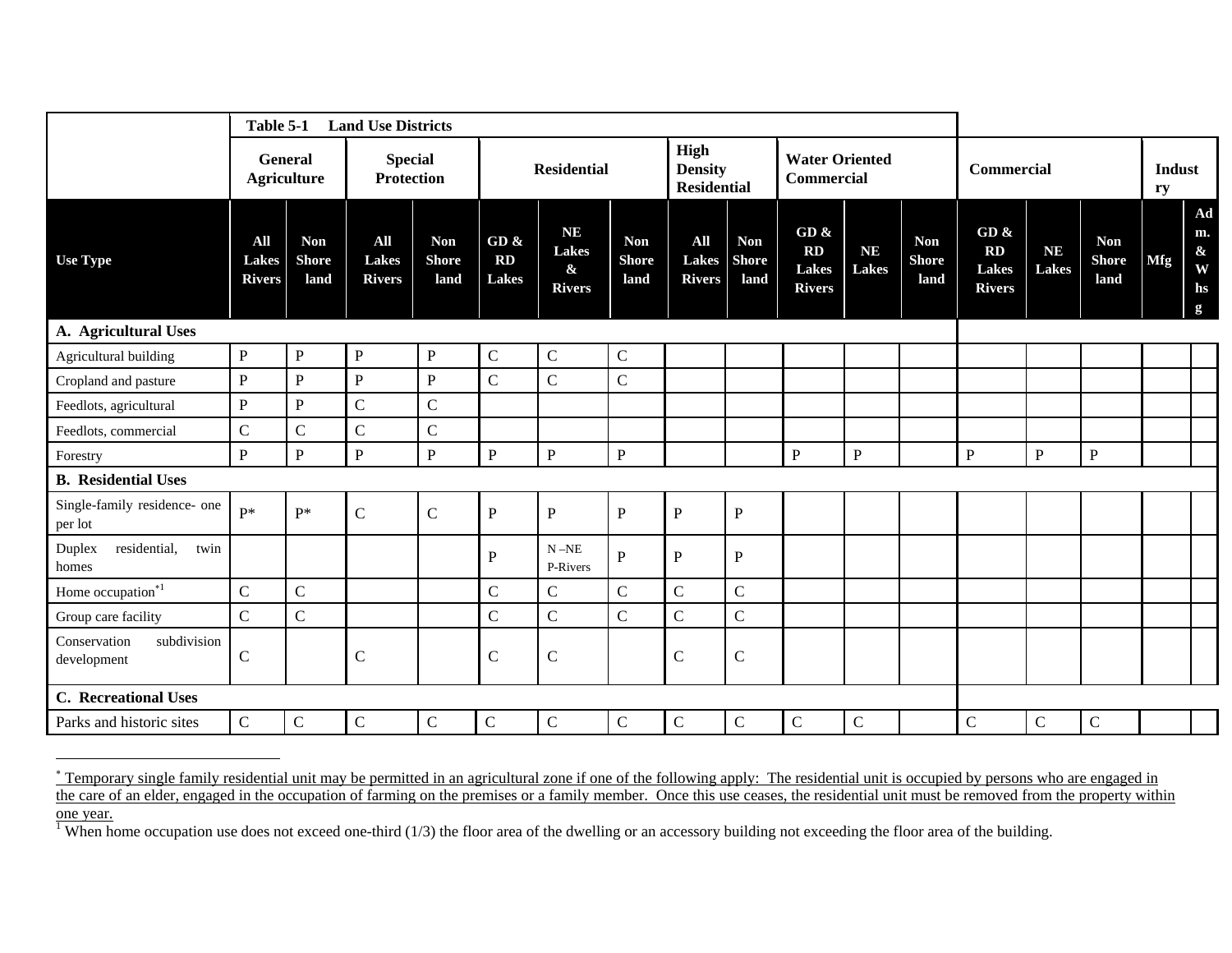|                                                | Table 5-1<br><b>Land Use Districts</b> |                                      |                                      |                                     |                            |                                                          |                                    |                                              |                                    |                                                       |                           |                                    |                                                |                           |                                    |              |                                             |
|------------------------------------------------|----------------------------------------|--------------------------------------|--------------------------------------|-------------------------------------|----------------------------|----------------------------------------------------------|------------------------------------|----------------------------------------------|------------------------------------|-------------------------------------------------------|---------------------------|------------------------------------|------------------------------------------------|---------------------------|------------------------------------|--------------|---------------------------------------------|
|                                                |                                        | <b>General</b><br><b>Agriculture</b> |                                      | <b>Special</b><br><b>Protection</b> |                            | <b>Residential</b>                                       |                                    | High<br><b>Density</b><br><b>Residential</b> |                                    | <b>Water Oriented</b><br><b>Commercial</b>            |                           |                                    | Commercial                                     |                           |                                    | Indust<br>ry |                                             |
| <b>Use Type</b>                                | All<br><b>Lakes</b><br><b>Rivers</b>   | <b>Non</b><br><b>Shore</b><br>land   | All<br><b>Lakes</b><br><b>Rivers</b> | <b>Non</b><br><b>Shore</b><br>land  | GD &<br><b>RD</b><br>Lakes | <b>NE</b><br><b>Lakes</b><br>$\pmb{\&}$<br><b>Rivers</b> | <b>Non</b><br><b>Shore</b><br>land | All<br><b>Lakes</b><br><b>Rivers</b>         | <b>Non</b><br><b>Shore</b><br>land | GD $\&$<br><b>RD</b><br><b>Lakes</b><br><b>Rivers</b> | <b>NE</b><br><b>Lakes</b> | <b>Non</b><br><b>Shore</b><br>land | GD $\&$<br>RD<br><b>Lakes</b><br><b>Rivers</b> | <b>NE</b><br><b>Lakes</b> | <b>Non</b><br><b>Shore</b><br>land | <b>Mfg</b>   | Ad<br>m.<br>$\&$<br>W<br>hs<br>$\mathbf{g}$ |
| Public                                         |                                        |                                      |                                      |                                     |                            |                                                          |                                    |                                              |                                    | $\mathbf C$                                           | $\mathbf C$               |                                    | $\, {\bf P}$                                   | $\mathbf C$               | $\mathbf C$                        |              |                                             |
| Semipublic                                     |                                        |                                      |                                      |                                     | $\mathbf C$                | $\mathbf C$                                              | $\mathbf C$                        | $\overline{C}$                               | $\mathbf C$                        | $\mathsf{C}$                                          | $\overline{C}$            |                                    | $\mathbf{P}$                                   | $\mathbf C$               | $\mathbf C$                        |              |                                             |
| Single<br>recreational<br>vehicle <sup>2</sup> | $\mathbf{P}$                           | ${\bf P}$                            |                                      |                                     | ${\bf P}$                  | ${\bf P}$                                                | $\, {\bf P}$                       |                                              |                                    |                                                       |                           |                                    |                                                |                           |                                    |              |                                             |
| D. Institutional Uses                          |                                        |                                      |                                      |                                     |                            |                                                          |                                    |                                              |                                    |                                                       |                           |                                    |                                                |                           |                                    |              |                                             |
| Cemetery                                       | $\mathbf C$                            | $\mathbf C$                          | $\mathsf{C}$                         | $\mathbf C$                         |                            |                                                          |                                    |                                              |                                    |                                                       |                           |                                    |                                                |                           |                                    |              |                                             |
| Church <sup>3</sup>                            | $\mathbf{P}$                           | $\mathbf{P}$                         | $\mathbf{P}$                         | $\mathbf{P}$                        | $\, {\bf P}$               | ${\bf P}$                                                | $\mathbf{P}$                       | ${\bf P}$                                    | ${\bf P}$                          | $\mathbf{P}$                                          | $\mathbf{P}$              |                                    | $\overline{P}$                                 | P                         | $\, {\bf P}$                       |              |                                             |
| $\ensuremath{\mathsf{School}}^4$               | $\mathbf C$                            | $\mathbf C$                          |                                      |                                     | $\mathbf C$                | $\mathsf{C}$                                             | $\mathbf C$                        | $\mathbf C$                                  | $\mathbf C$                        |                                                       |                           |                                    |                                                |                           |                                    |              |                                             |
| Nursing home                                   | $\overline{C}$                         | $\mathsf{C}$                         |                                      |                                     |                            |                                                          |                                    |                                              |                                    |                                                       |                           |                                    |                                                |                           |                                    |              |                                             |
| <b>E.</b> Commercial and Industrial Uses       |                                        |                                      |                                      |                                     |                            |                                                          |                                    |                                              |                                    |                                                       |                           |                                    |                                                |                           |                                    |              |                                             |
| Airports, helicopters                          |                                        |                                      |                                      |                                     |                            |                                                          |                                    |                                              |                                    |                                                       |                           |                                    |                                                |                           |                                    | $\mathbf C$  | $\mathbf C$                                 |
| Apparel manufacturing                          |                                        |                                      |                                      |                                     |                            |                                                          |                                    |                                              |                                    |                                                       |                           |                                    |                                                |                           |                                    | $\mathbf C$  | $\mathbf{P}$                                |
| allied<br>Chemicals<br>and<br>products         |                                        |                                      |                                      |                                     |                            |                                                          |                                    |                                              |                                    |                                                       |                           |                                    |                                                |                           |                                    | ${\bf C}$    | $\mathsf{C}$                                |
| Commercial, general                            | $\mathbf C$                            | $\mathbf C$                          | $\mathbf C$                          | $\mathbf C$                         |                            |                                                          |                                    |                                              |                                    | $\mathcal{C}$                                         | $\mathbf C$               |                                    | ${\bf P}$                                      | $\mathbf{P}$              | ${\bf P}$                          |              |                                             |
| Commercial, surface water<br>oriented          |                                        |                                      |                                      |                                     |                            |                                                          |                                    | $\mathbf C$                                  | ${\bf C}$                          | $\mathbf P$                                           | $\mathsf C$               |                                    |                                                |                           |                                    |              |                                             |
| Commercial, planned unit                       |                                        |                                      |                                      |                                     |                            |                                                          |                                    |                                              |                                    | $\mathbf C$                                           | $\mathsf C$               |                                    | $\mathsf{C}$                                   | $\mathsf{C}$              | $\mathbf C$                        |              |                                             |

 $2^2$  Limited to a one (1) year renewable permit.

 $3$  A church must not be located closer than fifty feet (50') to any agricultural or residential lot line.

 $4 \text{ A}$  school must not be located closer than fifty feet (50') to any agricultural or residential lot line.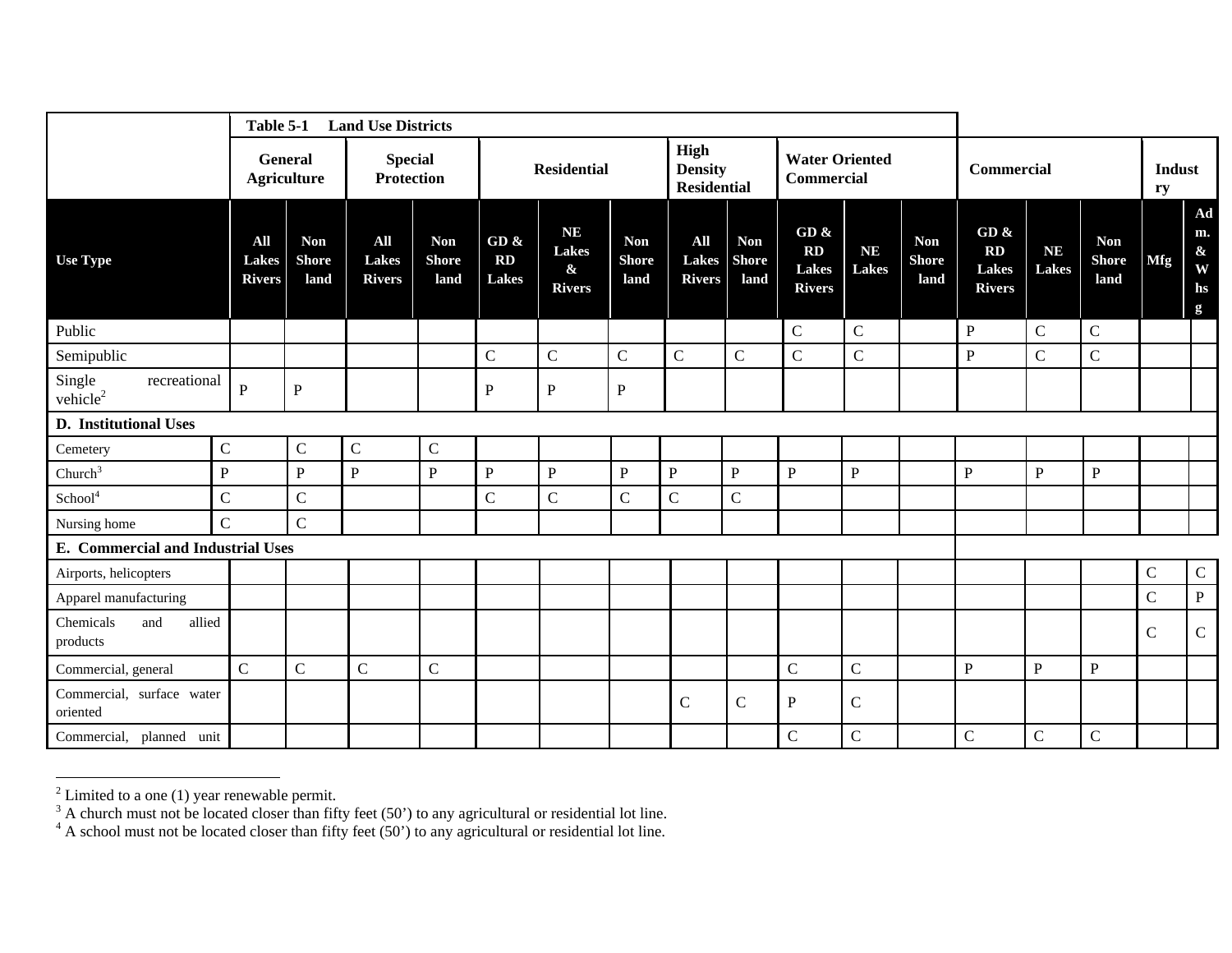|                                                                                                | Table 5-1<br><b>Land Use Districts</b> |                                    |                                      |                                    |                               |                                                          |                                    |                                              |                                    |                                                |                           |                                    |                                                |                           |                                    |                |                                  |  |  |  |
|------------------------------------------------------------------------------------------------|----------------------------------------|------------------------------------|--------------------------------------|------------------------------------|-------------------------------|----------------------------------------------------------|------------------------------------|----------------------------------------------|------------------------------------|------------------------------------------------|---------------------------|------------------------------------|------------------------------------------------|---------------------------|------------------------------------|----------------|----------------------------------|--|--|--|
|                                                                                                | General<br><b>Agriculture</b>          |                                    | <b>Special</b><br><b>Protection</b>  |                                    |                               | <b>Residential</b>                                       |                                    | High<br><b>Density</b><br><b>Residential</b> |                                    | <b>Water Oriented</b><br><b>Commercial</b>     |                           |                                    | <b>Commercial</b>                              | Indust<br>ry              |                                    |                |                                  |  |  |  |
| <b>Use Type</b>                                                                                | All<br><b>Lakes</b><br><b>Rivers</b>   | <b>Non</b><br><b>Shore</b><br>land | All<br><b>Lakes</b><br><b>Rivers</b> | <b>Non</b><br><b>Shore</b><br>land | GD $\&$<br>RD<br><b>Lakes</b> | <b>NE</b><br><b>Lakes</b><br>$\pmb{\&}$<br><b>Rivers</b> | <b>Non</b><br><b>Shore</b><br>land | All<br>Lakes<br><b>Rivers</b>                | <b>Non</b><br><b>Shore</b><br>land | GD $\&$<br>RD<br><b>Lakes</b><br><b>Rivers</b> | <b>NE</b><br><b>Lakes</b> | <b>Non</b><br><b>Shore</b><br>land | GD $\&$<br>RD<br><b>Lakes</b><br><b>Rivers</b> | <b>NE</b><br><b>Lakes</b> | <b>Non</b><br><b>Shore</b><br>land | <b>Mfg</b>     | Ad<br>m.<br>$\&$<br>W<br>hs<br>g |  |  |  |
| development (PUD)                                                                              |                                        |                                    |                                      |                                    |                               |                                                          |                                    |                                              |                                    |                                                |                           |                                    |                                                |                           |                                    |                |                                  |  |  |  |
| Extractive use                                                                                 | $\mathbf C$                            | $\mathsf{C}$                       | $\mathbf C$                          | $\mathsf{C}$                       | $\mathsf{C}$                  | $\mathbf C$                                              | $\mathsf C$                        |                                              |                                    |                                                |                           |                                    | $\mathsf{C}$                                   | $\mathsf C$               | $\mathsf{C}$                       |                |                                  |  |  |  |
| Fabricated metal products                                                                      |                                        |                                    |                                      |                                    |                               |                                                          |                                    |                                              |                                    |                                                |                           |                                    |                                                |                           |                                    | $\mathbf C$    | $\, {\bf P}$                     |  |  |  |
| Food and kindred products                                                                      |                                        |                                    |                                      |                                    |                               |                                                          |                                    |                                              |                                    |                                                |                           |                                    |                                                |                           |                                    | ${\bf C}$      | $\, {\bf P}$                     |  |  |  |
| Furniture and fixtures                                                                         |                                        |                                    |                                      |                                    |                               |                                                          |                                    |                                              |                                    |                                                |                           |                                    |                                                |                           |                                    | $\mathbf C$    | $\, {\bf P}$                     |  |  |  |
| Junk or salvage yard                                                                           | ${\bf N}$                              | $\mathsf{C}$                       |                                      |                                    |                               |                                                          |                                    |                                              |                                    |                                                |                           |                                    | ${\bf N}$                                      | $\mathbf N$               | $\mathbf C$                        | $\mathbf C$    | $\mathbf C$                      |  |  |  |
| Lumber yard                                                                                    |                                        |                                    |                                      |                                    |                               |                                                          |                                    |                                              |                                    |                                                |                           |                                    |                                                |                           |                                    | $\mathsf{C}$   | $\, {\bf P}$                     |  |  |  |
| Paper and allied products                                                                      |                                        |                                    |                                      |                                    |                               |                                                          |                                    |                                              |                                    |                                                |                           |                                    |                                                |                           |                                    | $\mathcal{C}$  | $\, {\bf P}$                     |  |  |  |
| Petroleum refining                                                                             |                                        |                                    |                                      |                                    |                               |                                                          |                                    |                                              |                                    |                                                |                           |                                    |                                                |                           |                                    | $\mathbf C$    | $\mathbf C$                      |  |  |  |
| Printing                                                                                       |                                        |                                    |                                      |                                    |                               |                                                          |                                    |                                              |                                    |                                                |                           |                                    |                                                |                           |                                    | $\mathsf{C}$   | $\, {\bf P}$                     |  |  |  |
| Professional,<br>scientific<br>photographic,<br>instruments,<br>optical, watches, clocks, etc. |                                        |                                    |                                      |                                    |                               |                                                          |                                    |                                              |                                    |                                                |                           |                                    |                                                |                           |                                    | $\mathbf C$    | $\, {\bf P}$                     |  |  |  |
| Retail sales of manufactured<br>or warehoused products                                         |                                        |                                    |                                      |                                    |                               |                                                          |                                    |                                              |                                    |                                                |                           |                                    |                                                |                           |                                    | $\mathbf C$    | $\, {\bf P}$                     |  |  |  |
| Rubber and plastic products                                                                    |                                        |                                    |                                      |                                    |                               |                                                          |                                    |                                              |                                    |                                                |                           |                                    |                                                |                           |                                    | $\mathbf C$    | $\, {\bf P}$                     |  |  |  |
| Saw mills                                                                                      | ${\bf C}$                              | $\mathsf{C}$                       |                                      |                                    |                               |                                                          |                                    |                                              |                                    |                                                |                           |                                    | $\mathcal{C}$                                  | $\mathsf{C}$              | $\mathbf C$                        | $\overline{C}$ | $\, {\bf P}$                     |  |  |  |
| Saw mills, portable                                                                            | $\mathbf{P}$                           | $\mathbf{P}$                       | $\mathbf{P}$                         | $\mathbf{P}$                       |                               |                                                          |                                    |                                              |                                    |                                                |                           |                                    | ${\bf P}$                                      | $\mathbf P$               | ${\bf P}$                          |                |                                  |  |  |  |
| clay<br>Stone,<br>and<br>glass<br>products                                                     |                                        |                                    |                                      |                                    |                               |                                                          |                                    |                                              |                                    |                                                |                           |                                    |                                                |                           |                                    | $\mathbf C$    | $\, {\bf P}$                     |  |  |  |
| Textile mill                                                                                   |                                        |                                    |                                      |                                    |                               |                                                          |                                    |                                              |                                    |                                                |                           |                                    |                                                |                           |                                    | $\mathsf{C}$   | $\mathbf{P}$                     |  |  |  |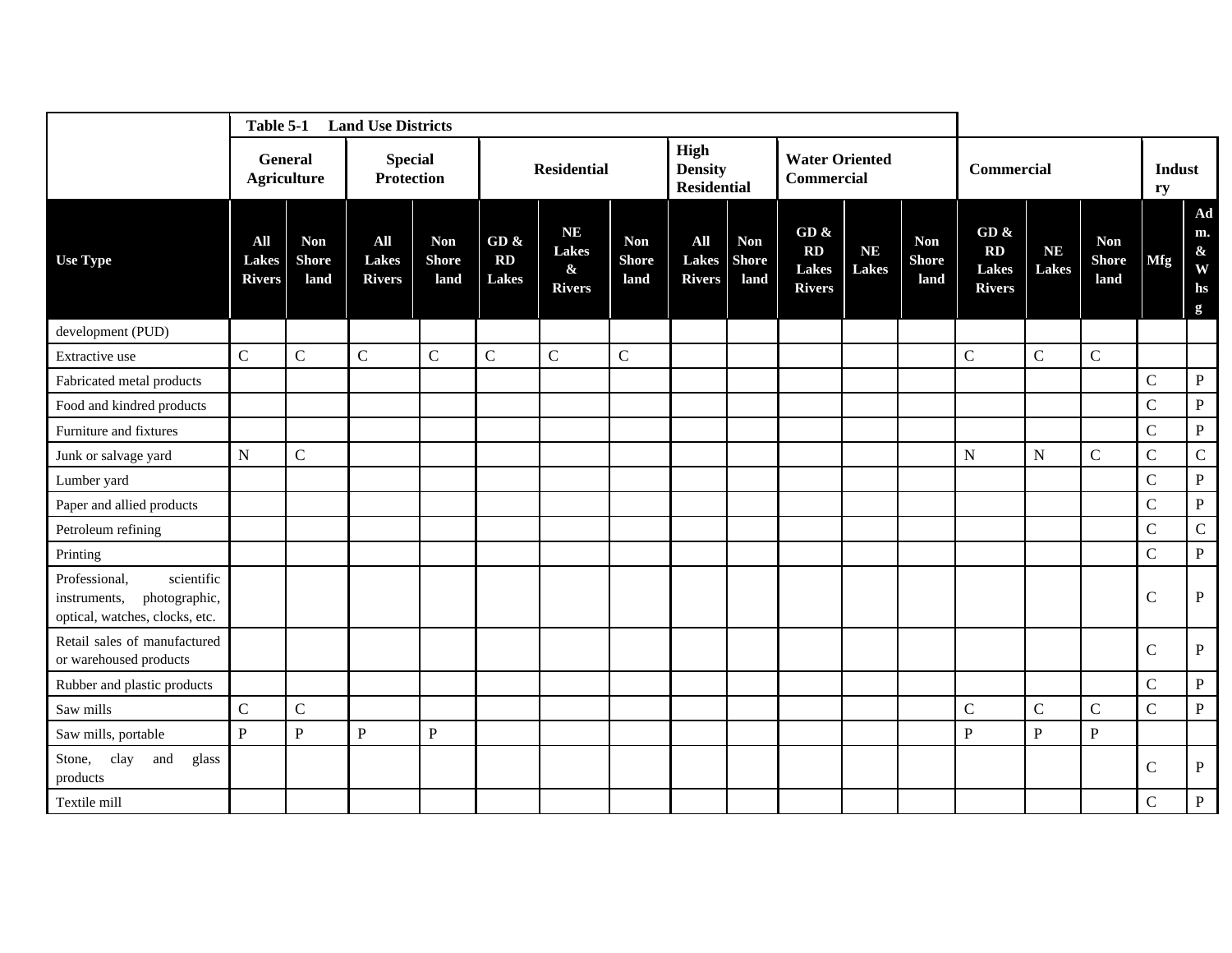|                                                                                                                                                                                                                                                                                                                                                | Table 5-1<br><b>Land Use Districts</b> |                                    |                                     |                                    |                     |                                                                 |                                    |                                              |                                    |                                             |                           |                                    |                                             |                           |                                    |                     |                                               |  |  |  |  |
|------------------------------------------------------------------------------------------------------------------------------------------------------------------------------------------------------------------------------------------------------------------------------------------------------------------------------------------------|----------------------------------------|------------------------------------|-------------------------------------|------------------------------------|---------------------|-----------------------------------------------------------------|------------------------------------|----------------------------------------------|------------------------------------|---------------------------------------------|---------------------------|------------------------------------|---------------------------------------------|---------------------------|------------------------------------|---------------------|-----------------------------------------------|--|--|--|--|
|                                                                                                                                                                                                                                                                                                                                                | <b>General</b><br><b>Agriculture</b>   |                                    | <b>Special</b><br><b>Protection</b> |                                    | <b>Residential</b>  |                                                                 |                                    | High<br><b>Density</b><br><b>Residential</b> |                                    | <b>Water Oriented</b><br><b>Commercial</b>  |                           |                                    | Commercial                                  |                           |                                    | <b>Indust</b><br>ry |                                               |  |  |  |  |
| <b>Use Type</b>                                                                                                                                                                                                                                                                                                                                | All<br><b>Lakes</b><br><b>Rivers</b>   | <b>Non</b><br><b>Shore</b><br>land | All<br>Lakes<br><b>Rivers</b>       | <b>Non</b><br><b>Shore</b><br>land | GD &<br>RD<br>Lakes | <b>NE</b><br><b>Lakes</b><br>$\mathbf{\alpha}$<br><b>Rivers</b> | <b>Non</b><br><b>Shore</b><br>land | All<br><b>Lakes</b><br><b>Rivers</b>         | <b>Non</b><br><b>Shore</b><br>land | GD &<br>RD<br><b>Lakes</b><br><b>Rivers</b> | <b>NE</b><br><b>Lakes</b> | <b>Non</b><br><b>Shore</b><br>land | GD &<br>RD<br><b>Lakes</b><br><b>Rivers</b> | <b>NE</b><br><b>Lakes</b> | <b>Non</b><br><b>Shore</b><br>land | <b>Mfg</b>          | Ad<br>m.<br>$\boldsymbol{\&}$<br>W<br>hs<br>g |  |  |  |  |
| Truck terminal, shop and<br>yard                                                                                                                                                                                                                                                                                                               |                                        |                                    |                                     |                                    |                     |                                                                 |                                    |                                              |                                    |                                             |                           |                                    |                                             |                           |                                    | $\mathsf{C}$        | $\, {\bf P}$                                  |  |  |  |  |
| Wholesaling                                                                                                                                                                                                                                                                                                                                    |                                        |                                    |                                     |                                    |                     |                                                                 |                                    |                                              |                                    |                                             |                           |                                    |                                             |                           |                                    | $\mathbf C$         | $\mathbf{P}$                                  |  |  |  |  |
|                                                                                                                                                                                                                                                                                                                                                | F. Essential Services and Towers       |                                    |                                     |                                    |                     |                                                                 |                                    |                                              |                                    |                                             |                           |                                    |                                             |                           |                                    |                     |                                               |  |  |  |  |
| Essential services <sup>5</sup> - Water<br>buildings, reservoirs,<br>supply<br>elevated tanks, sewage treatment<br>facilities, gas regulator stations,<br>electric substations, microwave<br>relay towers, radio or television<br>transmission towers and stations<br>service buildings, or<br>and<br>transmission lines over 100,000<br>volts | $\overline{C}$                         | $\mathcal{C}$                      | $\mathbf C$                         | $\mathbf C$                        | $\mathsf C$         | $\mathcal{C}$                                                   | $\mathbf C$                        | $\mathcal{C}$                                | $\mathbf C$                        | $\mathsf{C}$                                | $\mathcal{C}$             |                                    | $\mathbf C$                                 | $\mathbf C$               | $\mathbf C$                        | $\mathbf C$         | $\, {\bf P}$                                  |  |  |  |  |
| services -<br>Essential<br>all<br>others                                                                                                                                                                                                                                                                                                       | $\mathbf{P}$                           | $\, {\bf P}$                       | $\mathbf P$                         | P                                  | $\mathbf{P}$        | $\mathbf{P}$                                                    | $\, {\bf P}$                       | $\mathbf{P}$                                 | ${\bf P}$                          | P                                           | $\mathbf{P}$              |                                    | $\mathbf P$                                 | $\mathbf P$               | P                                  | $\mathbf{P}$        | $\mathbf{P}$                                  |  |  |  |  |
| Tower facilities                                                                                                                                                                                                                                                                                                                               | ${\bf N}$                              | ${\bf C}$                          | ${\bf N}$                           | $\mathsf{C}$                       | ${\bf N}$           | ${\bf N}$                                                       | $\mathbf C$                        | $\mathbf N$                                  | $\mathsf{C}$                       | ${\bf N}$                                   | ${\bf N}$                 | ${\bf C}$                          | ${\bf N}$                                   | ${\bf N}$                 | $\mathsf{C}$                       |                     |                                               |  |  |  |  |
| G. Other Uses                                                                                                                                                                                                                                                                                                                                  |                                        |                                    |                                     |                                    |                     |                                                                 |                                    |                                              |                                    |                                             |                           |                                    |                                             |                           |                                    |                     |                                               |  |  |  |  |
| Mass gathering                                                                                                                                                                                                                                                                                                                                 | $\mathbf C$                            | $\mathbf C$                        |                                     |                                    |                     |                                                                 |                                    |                                              |                                    |                                             |                           |                                    | $\mathbf C$                                 | $\mathbf C$               | $\mathbf C$                        | $\mathbf C$         | $\mathsf{C}$                                  |  |  |  |  |

 $<sup>5</sup>$  Essential services of this type must not be located closer than fifty feet (50') to any agricultural or residential lot line.</sup>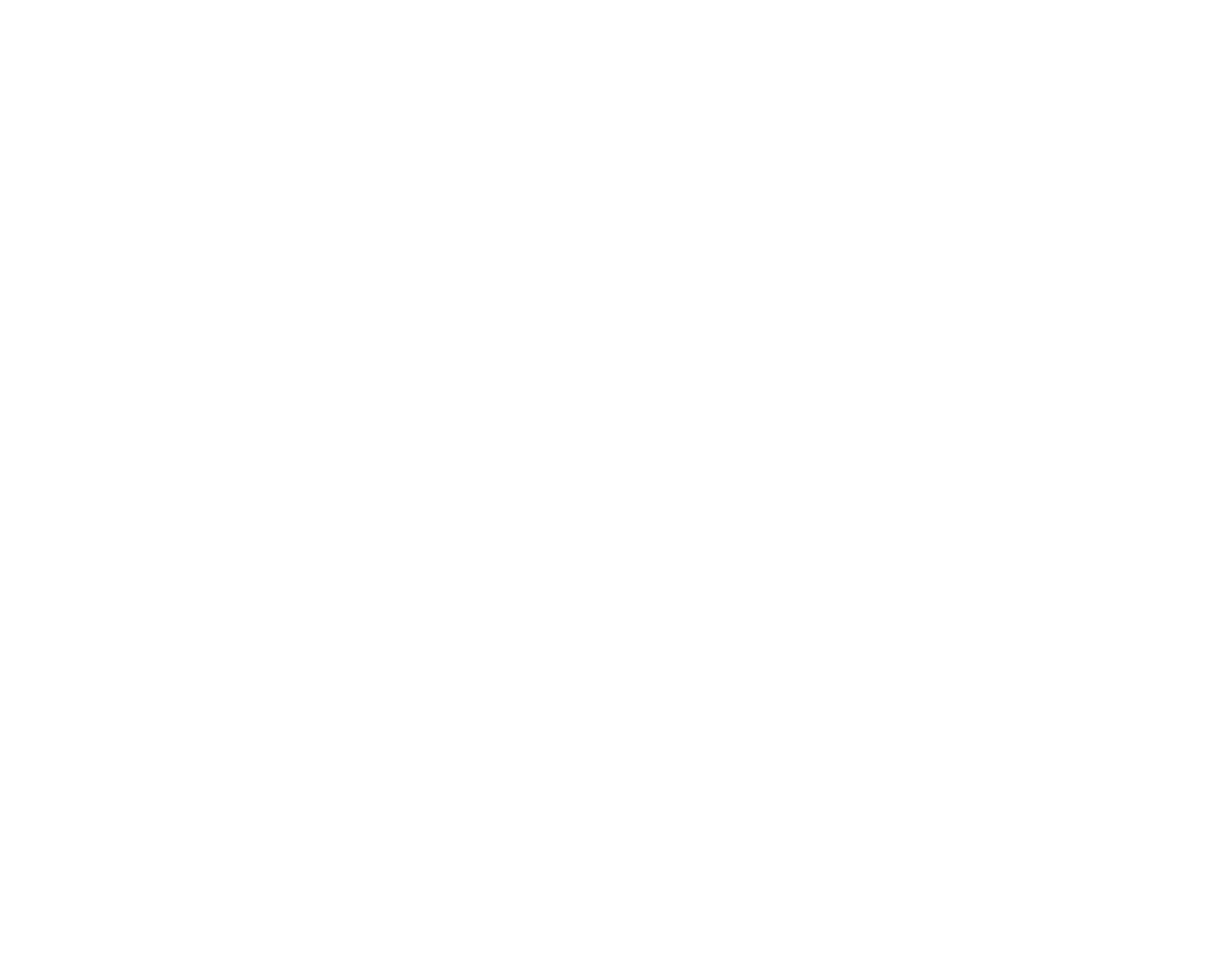## **Section 3 General Review Standards That Apply to All Permits and Subdivisions**

The provisions in this subsection shall be applied by the reviewing staff or official body to all permit or subdivision applications. Additional provisions may apply as specified elsewhere in this Ordinance.

- **A. One dwelling.** Only one dwelling unit is permitted per lot or parcel of land, unless the criteria of Chapter 5, Table 5-1 is met.
- **B.** County policy on easements. The following provisions shall apply if an application includes an easement:

**1.** Survey required. Every application involving an easement must be accompanied by a survey of the land area that is subject to the easement;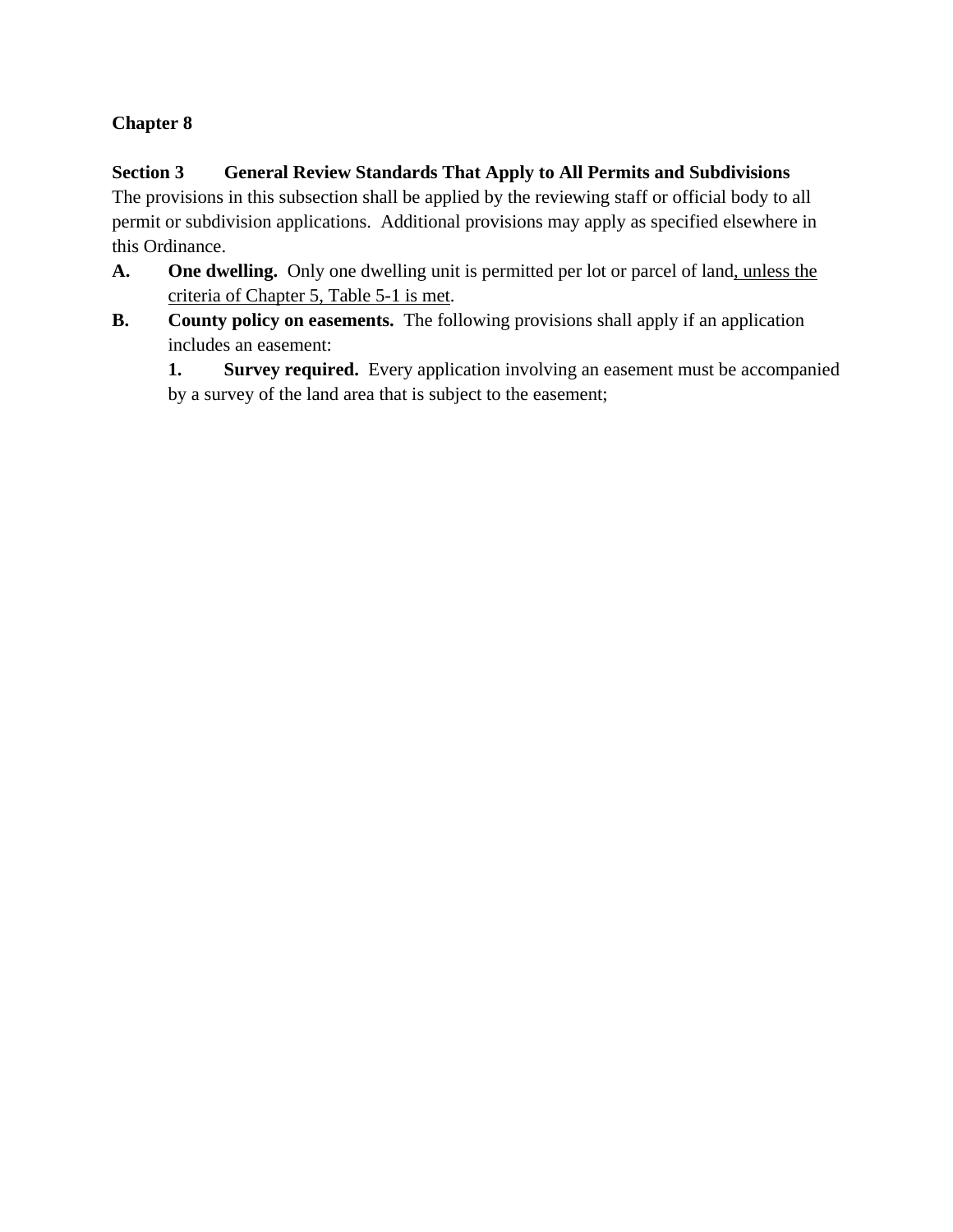### **Section 8 Retaining Walls**

- A. **Pre-application Meeting.** In order to avoid costly revisions of retaining wall plans, the property owner and/or contractor may have a preliminary on-site meeting with the Environmental Review Technical Panel. The preliminary meeting is to insure that the applicant is informed of the procedural requirements or limitations imposed by the ordinances. The property owner and/or contractor may present a conceptual plan to the Zoning Office to have a meeting scheduled with the Environmental Review Technical Panel.
- B. **Conditional Use Permit.** A conditional use permit is required to place a retaining wall structure in a shore impact zone or a bluff impact zone or replace an existing failing retaining wall and will not be issued unless;
	- 1. The retaining wall is designed to correct an existing established shoreland erosion hazard problem;
	- 2. No other alternative is feasible The retaining wall is suitable given the demonstrated shoreland usage needs;
	- 3. The retaining wall is may be required to be designed by a registered professional engineer or landscape architect, depending on the scope of the project; and
	- 4. The dimensions of the retaining wall are the minimum necessary to control the shoreland erosion problem.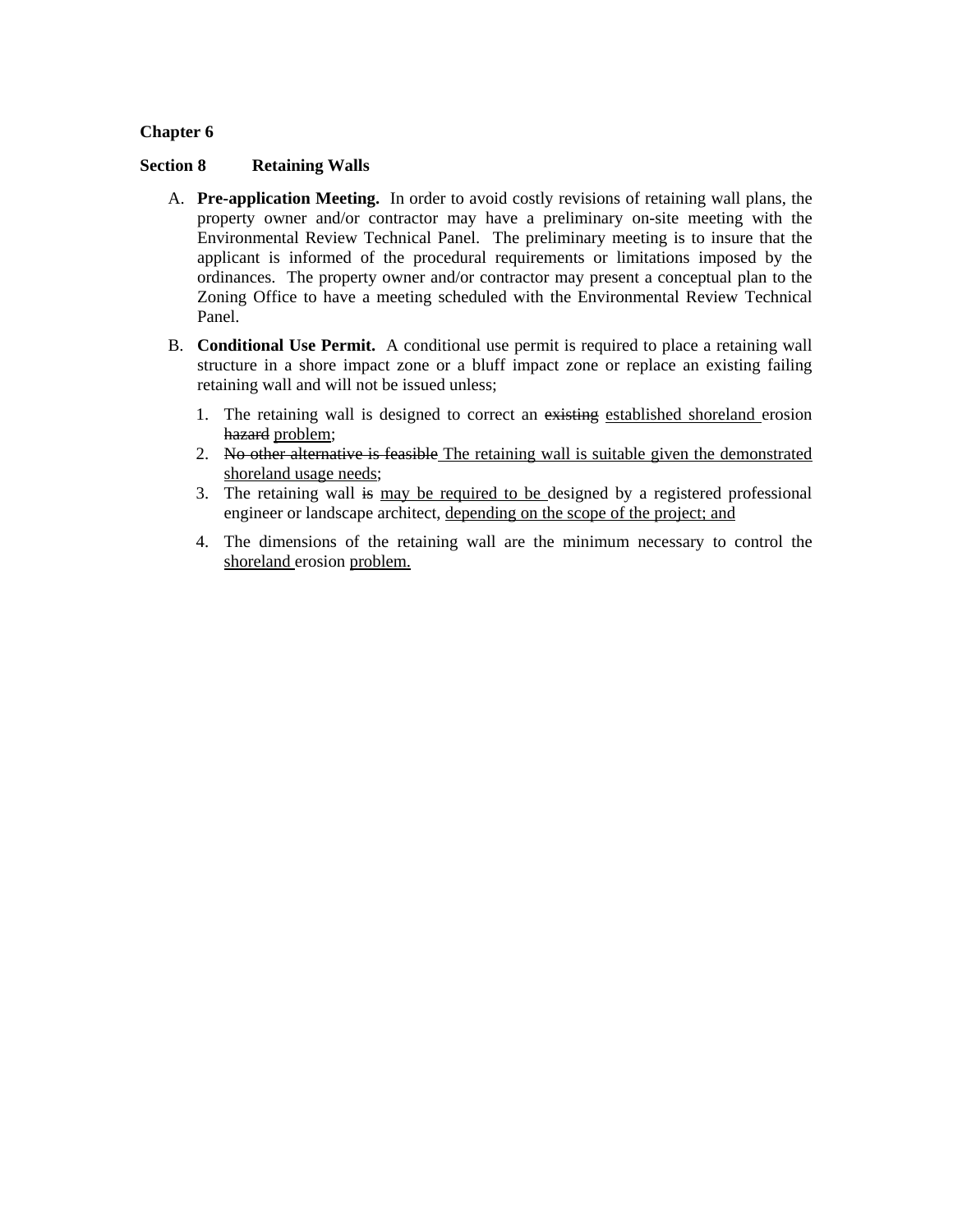## Add Section 23

Animal Density Regulations

- A. Shoreland District Agricultural Zones ‐ 20 Acre Parcels and less
	- 1. Riparian lots
		- i. Only domestic animals permitted within 300 feet of the ordinary high water mark of the lake.
		- ii. 4 Acres minimum and more than 300 feet from public waters, 1 animal unit is permitted
		- iii. Greater than 4 Acres and more than 300 feet from public waters 1 additional animal unit for each additional 2 acres
		- iv. Supplemental feed plan must be in place year round;
		- v. Manure removed regularly or if composted must be in a manner to protect surface and groundwater;
		- vi. Fencing to control animal units is required
	- 2. Non Riparian parcels
		- i. 4 Acres minimum and more than 300 feet from public waters, 1 animal unit is permitted
		- ii. Greater than 4 Acres and more than 300 feet from public waters 1 additional animal unit for each additional 2 acres
			- i. Supplemental feed plan must be in place year round;
			- ii. Manure removed regularly or if composted must be in a manner to protect surface and groundwater;
			- iii. Fencing to control animal units is required.
	- 3. Keeping of Wild and/or Exotic animals will require a conditional use permit.
- B. Non Shoreland District Agricultural Zones ‐ 20 Acre Parcels and less
	- 1. 4 Acres minimum, 1 animal unit is permitted
	- 2. Greater than 4 Acres 1 additional animal unit for each additional 2 acres
		- i. Supplemental feed plan must be in place year round;
		- ii. Manure removed regularly or if composted must be in a manner to protect surface and groundwater;
		- iii. Fencing to control animal units is required.
	- 3. Keeping of Wild and/or Exotic animals will require a conditional use permit.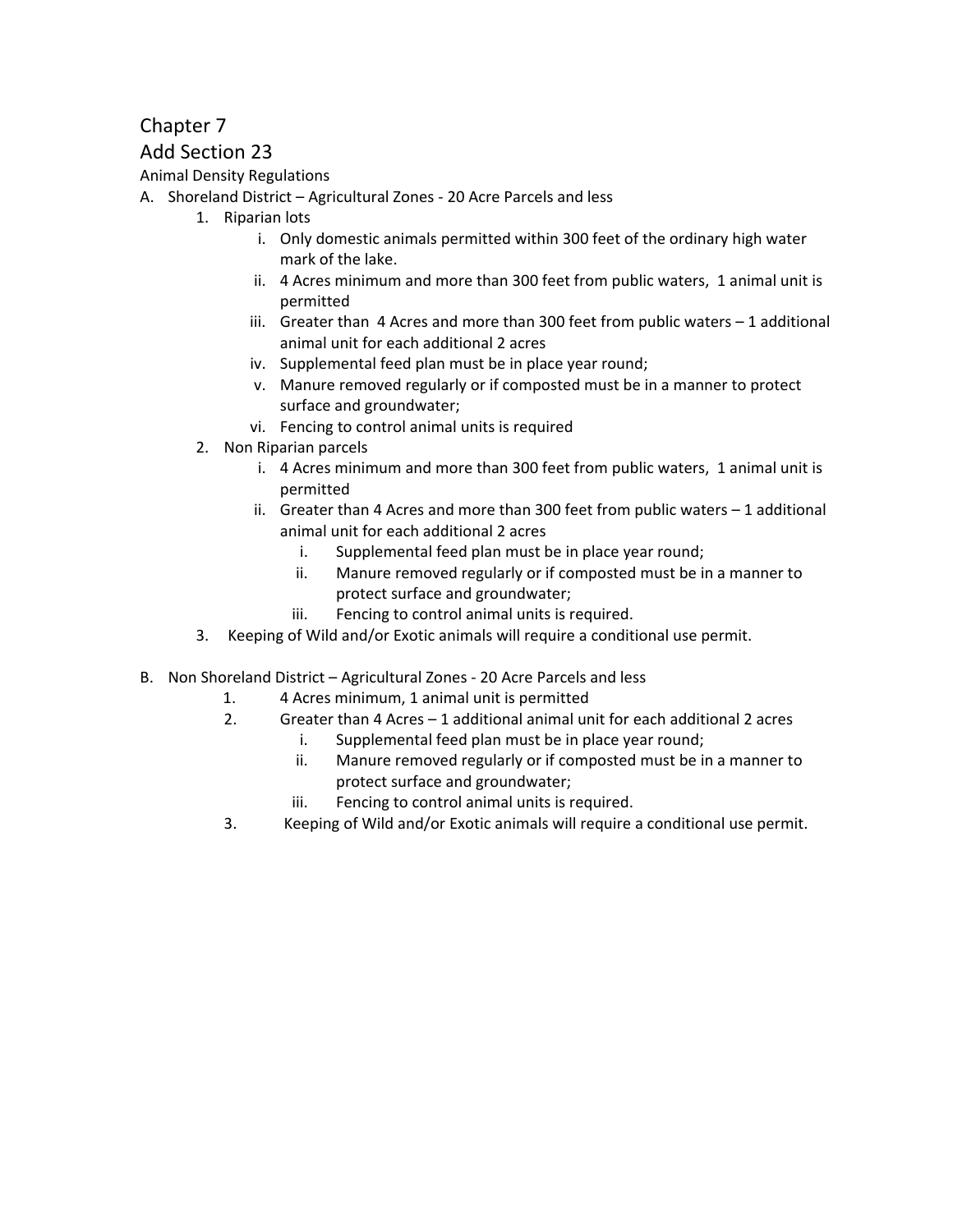## **Section 4 Site Permits**

- A. **When required.** No person, firm, or corporation shall erect, alter, repair, place or replace a building or structure without first getting a site permit.
	- 1. Exceptions. An alteration or repair that does not change the exterior dimensions of a building or structure does not require a site permit. A site permit is not required for such buildings or structures as agricultural buildings, fish houses, play houses, dog kennels, or swing sets; however, the required building setbacks shall apply.
- B. **Application requirements.** Each application for a site permit shall be accompanied by a plan drawn to scale showing the dimension of the lot to be built upon and the size and location of the building or structure and accessory buildings or structures to be erected or placed.
- C. **Application review criteria.** The Zoning Administrator shall issue the site permit only if the plans and the application comply with this Ordinance.
- D. **Length of permit.** The site permit will be valid for a period of  $s$ ix (6) months with a six (6) month extension if footings are in place one (1) year. If the exterior of the structure is not complete within one year, a one (1) time, one (1) year extension may be permitted.
- E. **Road frontage requirement.** No site permit shall be issued for a lot, plot or tract of land not having frontage on a public road or access to a public road by a road easement unless: 1. The property has no access to a public road except by an easement over the land of

others;

- 2. The easement from the property to the public road must be at least thirty-three (33) feet wide when servicing one (1) or two (2) tracts of land, The easement from the property to a public road is at least sixty-six (66) feet wide; except that this provision does not apply to property that is accessed by a forest management road;
- 3. The easement from the property to a public road  $\frac{1}{2}$  must be at least sixty-six (66) feet wide when servicing three (3) or more tracts of land; except that this provision does not apply to property that is accessed by a forest management road; and
- 4. The easement from the property to the public road has a graded and serviceable driving surface; and
- If the easement from the property to a public road accesses one (1) or two (2) tracts of
- land, the road easement must be at least thirty-three (33) feet wide.